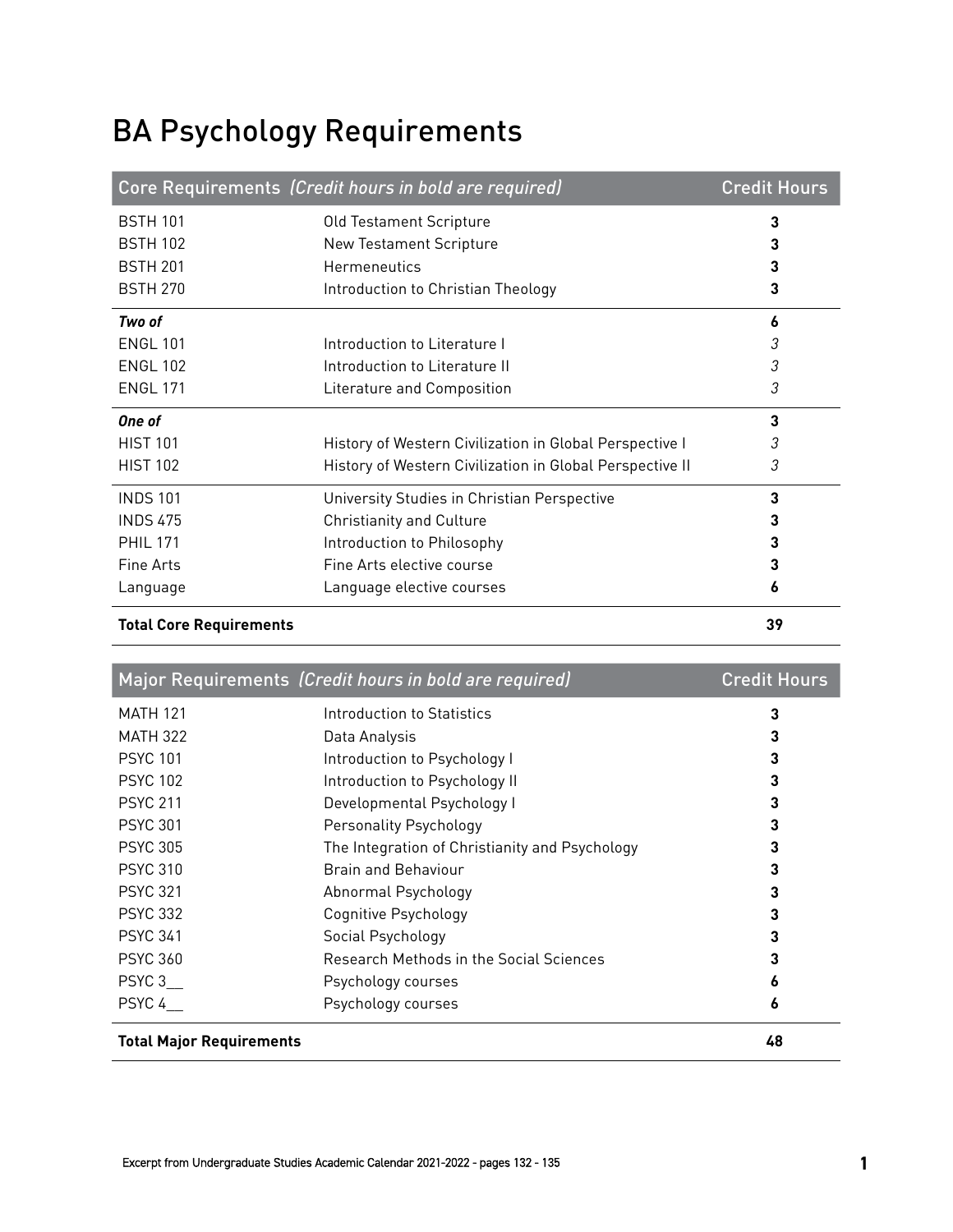| <b>Electives</b>                    | <b>Credit Hours</b> |
|-------------------------------------|---------------------|
| <b>Total Elective Requirements</b>  | 33                  |
|                                     |                     |
| <b>Total Degree Requirements</b>    | <b>Credit Hours</b> |
| Core, Major & Elective Requirements |                     |
| <b>Total Degree Requirements</b>    | 120                 |

*Notes:*

- At least 45 out of 120 credit hours must be taken at the 3000 or 4000 level.
- Minimum cumulative Grade Point Average (GPA) of 2.0 and a minimum of 120 credit hours.

## BA Honours Psychology Requirements

|                                | Core Requirements (Credit hours in bold are required)    | <b>Credit Hours</b> |
|--------------------------------|----------------------------------------------------------|---------------------|
| <b>BSTH 101</b>                | Old Testament Scripture                                  | 3                   |
| <b>BSTH 102</b>                | <b>New Testament Scripture</b>                           | 3                   |
| <b>BSTH 201</b>                | Hermeneutics                                             | 3                   |
| <b>BSTH 270</b>                | Introduction to Christian Theology                       | 3                   |
| Two of                         |                                                          | 6                   |
| <b>ENGL 101</b>                | Introduction to Literature I                             | 3                   |
| <b>ENGL 102</b>                | Introduction to Literature II                            | 3                   |
| <b>ENGL 171</b>                | Literature and Composition                               | 3                   |
| One of                         |                                                          | 3                   |
| <b>HIST 101</b>                | History of Western Civilization in Global Perspective I  | 3                   |
| <b>HIST 102</b>                | History of Western Civilization in Global Perspective II | 3                   |
| <b>INDS 101</b>                | University Studies in Christian Perspective              | 3                   |
| <b>INDS 475</b>                | <b>Christianity and Culture</b>                          |                     |
| <b>PHIL 171</b>                | Introduction to Philosophy                               | 3                   |
| Fine Arts                      | Fine Arts elective course                                | 3                   |
| Language                       | Language elective courses                                | 6                   |
| <b>Total Core Requirements</b> |                                                          | 39                  |